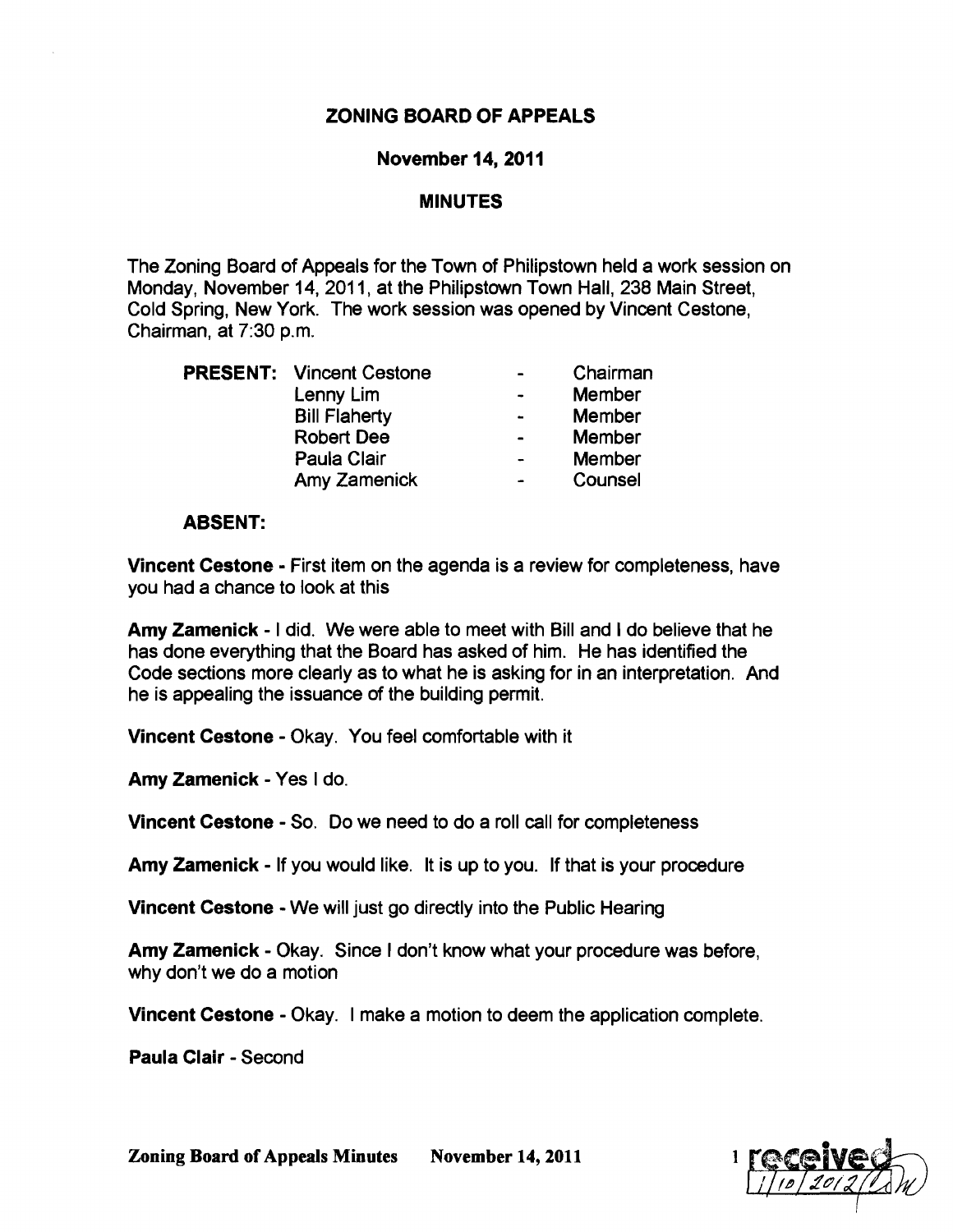Vincent Cestone • All those in favor

All Board Members· Aye

Vincent Cestone • All those opposed

(no response)

Vincent Cestone • Okay so, someone to speak for the applicant?

William Florence· I am Bill Florence

Vincent Cestone • Yes

William Florence· I hope that my letter to Mr. Donohue has been circulated to all the members as to why I am asking for an interpretation. Different parts of the zoning ordinance. I will give you some context within which we make this request. As I read the record here in town hall, a structure was constructed in 1985. It was done so without a building permit or an application for a CO. The records in Town Hall allow us to infer that it was discovered by the Town in 1992. So it is presumed thereafter that it made the tax roll after 1992. But no building permit was ever issued. And a building permit was ultimately issued after Mr. Donohue went to the site and found two structures there. Both of which were

storage of automobiles. One is a roof with post, which is called a carport that is 24 by 48. And the other is 112 by 24 feet steel structure which is referred to as an automobile storage facility. The doors are scale of the drawing that are in Town Hall scale out at 18 feet in width. It is not a normal garage door. We would submit to you that we would advocate that it is a commercial size door for commercial size exercise of some activity that will alternately occur there. So between the two structures we then say wait a minute, can a structure that is not lawful become lawful? And in order to have the board find its way through that, we ask for an interpretation of some of the sections of the zoning ordinance. Now in addition to that, at the very end of that inquiry that you make, is a second set of questions. That second set of questions relate to whether that structure or those structures are customary and accessory to the main structure, which is a single family residence there. And in that respect we will note that the combined square footage of the buildings far exceeds the size, the footprint of the house and as far as customary is concerned, we would suggest that there are not any other buildings in the neighborhood that resemble a structure of this size and dimension and of this type of material. We believe we are dealing with a steel structure. So, if there are questions, that was an outline of why we are here and what we think are the analytical aspects of how the board will want to go through and examine and make inquiries for this interpretation.

Vincent Cestone • Okay. The sections of the code include citing.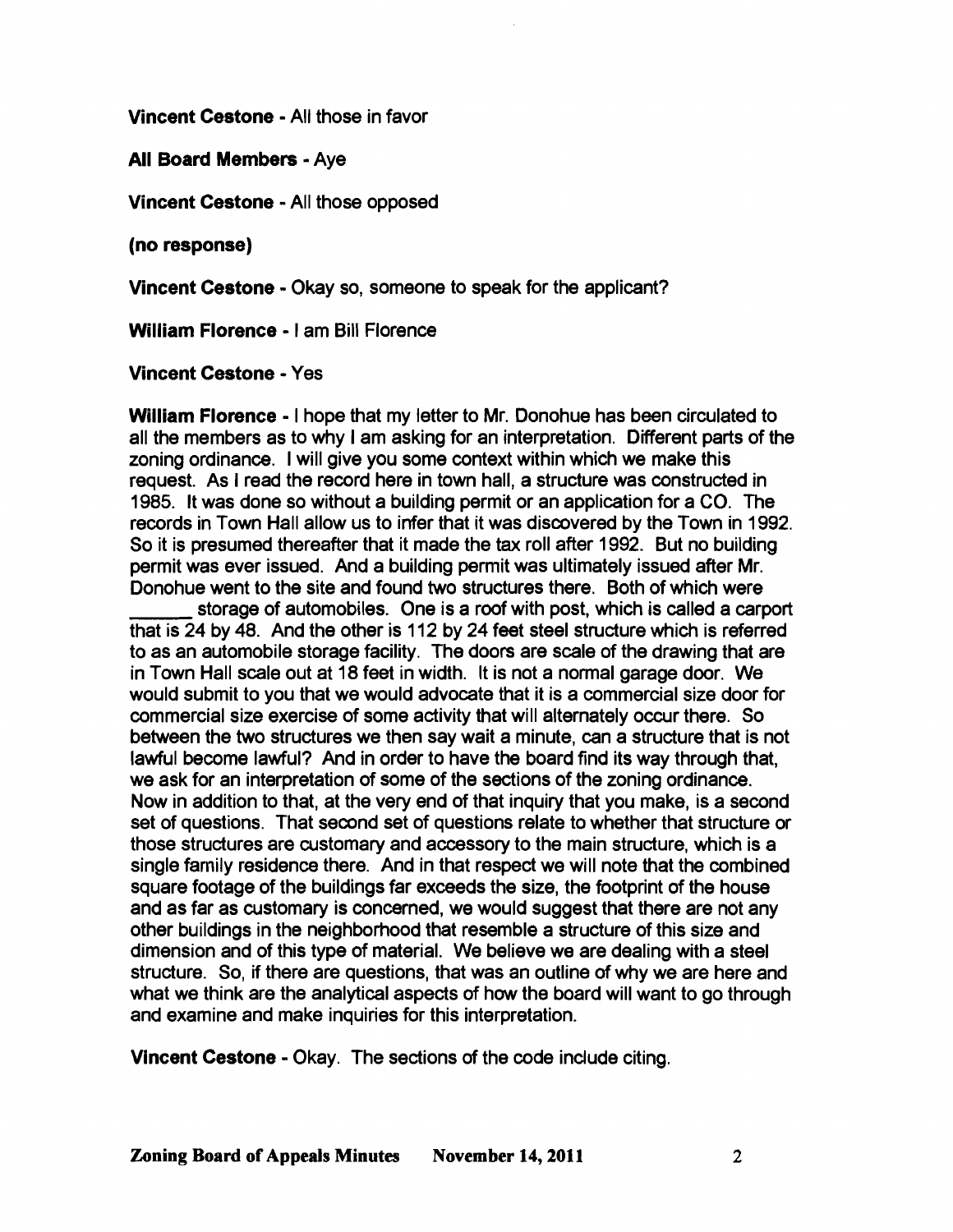## William Florence· Yes

Vincent Cestone • What are they and tell me why you think the structure violates that or what your feelings are.

Amy Zamenick • Just to assist in directing the Board's attention as he goes through them, in his letter addressed to Kevin he identifies these sections by numbers by interpretation request. It is a letter dated November 10<sup>th</sup> sent to Kevin Donohue and you will see each interpretation request directly points to one or more code sections. It goes into more detail after that but those are the ones that I would specially draw your attention to.

William Florence - We start off with jurisdiction. The town has jurisdiction under 175.2 part of a comprehensive plan and from there we go to, and the purpose of this is to assure the orderly growth and development of the Town to preserve scenic value to which make the Town a desirable place to live in which enhances property value. And provide adequate tax base. We say there are some question with both issues here. Because of the necessary municipal services that preserve and enhance property values as preserve and enhance the appearance and beauty of the community for the enjoyment of residents of the Town and State. So number one you've got your jurisdiction and purposes of this zoning ordinance generally pointed out to you simply because it is the overview, the umbrella under which you are going to make a determination.

Amy zamenick • If I may Bill,

## William Florence· Yes

Amy Zamenick • May I offer to help identify how your party has aggrieved

William Florence - Okay let me back up. Our interest in this on behalf of Mr. Mordhorst is that in order to get to the structure, you have to travel over a roadway that is on Mr. Mordhorst's property. So, what happens in this case and you will see in the very last paragraph of my to you that although it is not for this board to be concerned with, ultimately we are preoccupied with Mr. Giusti's over the years widening the roadway over which he travels to get to his house on Mr. Mordhorst's property. A great deal of damage has occurred as a result of that and these parties are diametrically opposed to one another with respect to the widening of this roadway.

Vincent Cestone • Is the widening within the easement that was granted?

William Florence - The easement that exists is a 50 foot wide easement. Within that easement is the roadway. You do not have permission or the right to expand the roadway beyond the normal use anticipated for its pre-existing status of the road. I mentioned that in an earlier tone also. But the answer is no, you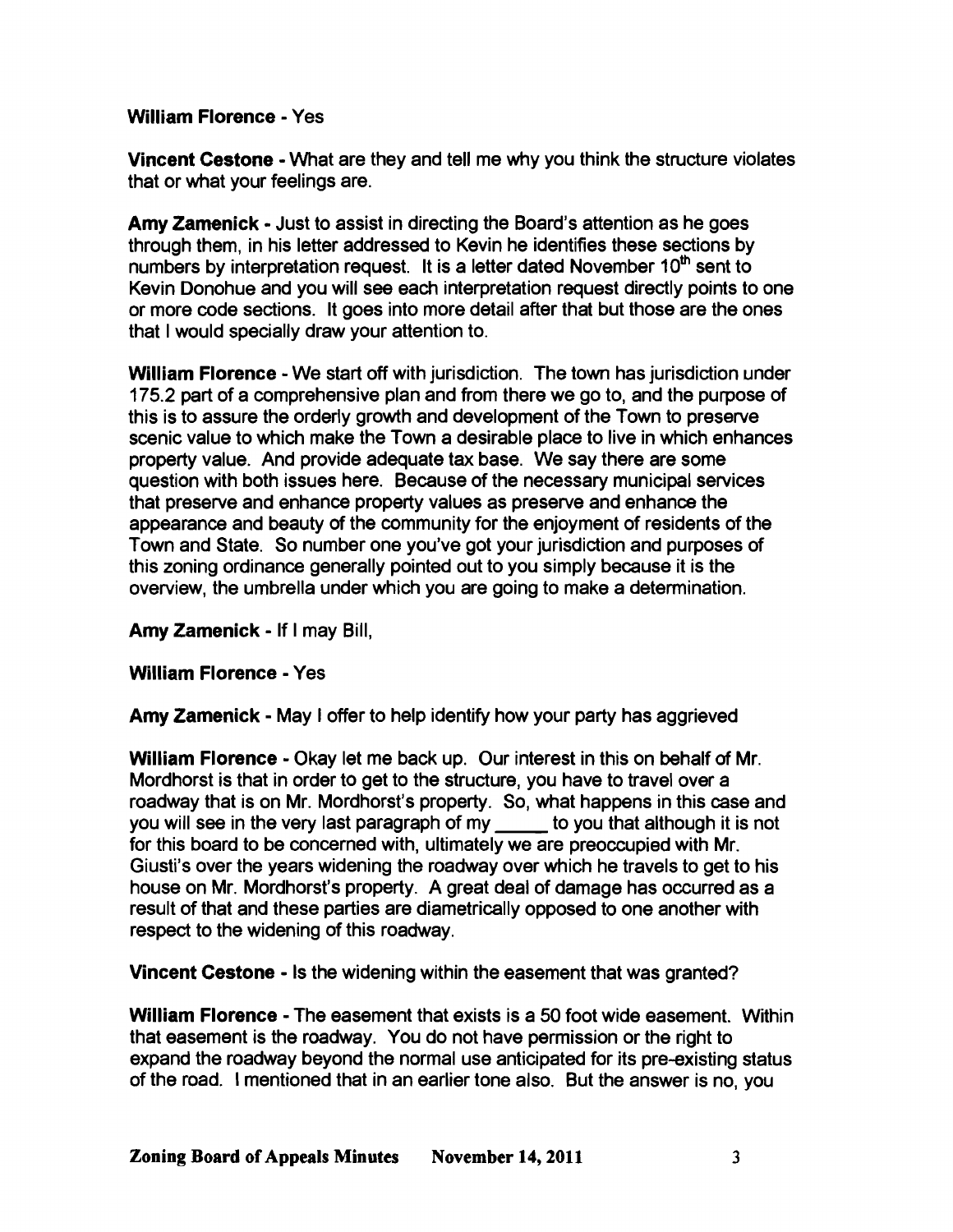don't have the right to broaden or to intensify the activity or broaden the use.

**Amy Zamenick - We have not had a chance to review the easement to see if it** specifically calls for a roadway. Since it is not really our area, that is not something that I requested. So for the \_\_\_\_\_ as the attorney, I would say I don't know the answer to that we would have to see the easement

**William Florence· I** think, and I have said to you, it is not for this board. It is for another place. And the only reason I am saying it to you is because it is why we have, as I would call an enhanced interest in the structure that is being built. That has been built. As long as you know the reasons for it, we are not just busy bodies looking around for a night to have a fight. There is a purpose behind all of this. We know that it is not for here and we don't necessarily want you to be over burdened by it. But we do want you to understand, have some understanding of the overall picture of what is going on between these two neighbors. We again asked the court, your court, I'm sorry. You know where I was this morning I guess. In Section 175.8 and 11 it is the business of the application for the building permit and the application for the CO. And 11 is where we say that the approval of the issue of the permits and the certificate by Mr. Donohue is where he has authority to act on these things. So what we are saying there is again, the structure, he has issued a building permit. We say that the structure is not a lawful structure and that the consequence of that we need to have an interpretation of whether you believe as a board that the structure which is not lawful can receive a building permit to make it a lawful structure. And that is really the heart of what is going on here. We say that it cannot be referred to as lawful because it never had a lawful status. That's where we are in that. The third request is for an interpretation in Article 7 of the non-conforming uses at Section 27 and that is to determine in reading the new zoning code, oh this is a tricky one, in reading the new code, the new code says go back to the old code when you are talking about structures which have occurred prior to the enactment and prior to the effective date of the new code. So what it really says to us is yes there is a new code. But it is not for an interpretation in the interpretation that we think should happen. If you go back, it throws you back to the old code. And that's really what we are talking about here. So we allege that in May the new zoning code took effect with the outstanding violations and therefore the structures cannot be reasonably lawful existing on that date. We allege that the controlling regulations for the issuance of certificates of occupancy for these structures are intricate depending on the old zoning ordinances, back to the old zoning ordinances. And that the new ordinance will refer to the existing ordinance at the time of the construction which takes me back to where I was reading before in the old book. And the fourth request that we make is the interpretation in Article 7 of Section 175.25 in determining what is customary and what is incidental. And that is back to where I was saying before, I will read some points on that score. We submit that when the applicant built the auxiliary structure, steel structure, the controlling zoning ordinance was Chapter 2 Paragraph 2.1. No building or other structure or part thereof shall be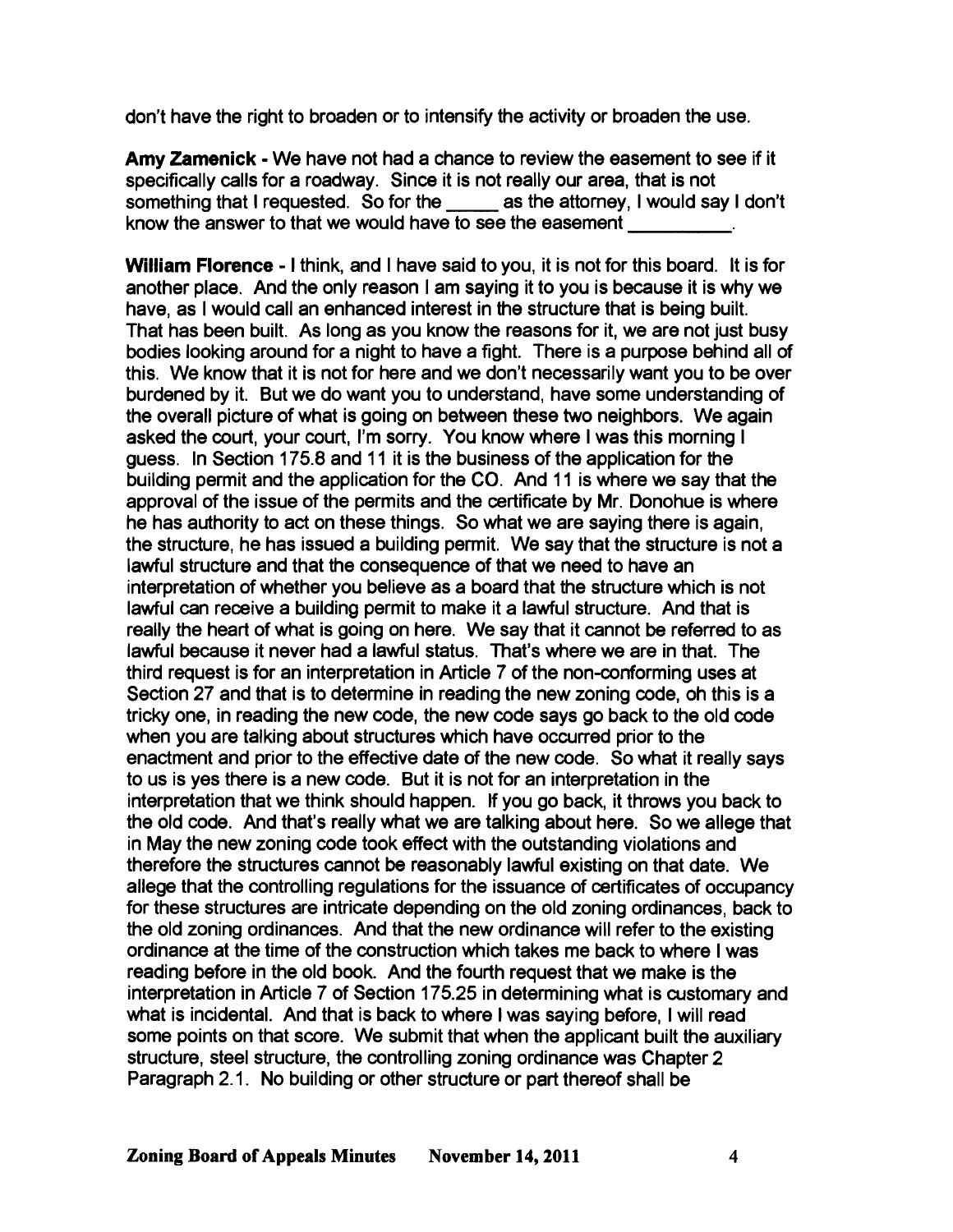constructed, reconstructed, enlarged, extended, moved or structurally altered until a building permit has been issued and there has been an application for the CO therefore has been approved by the zoning administration office. No building or other structure or part thereof shall be used or occupied or changed in use until a CO has been issued by the zoning administration office certifying conformity with the local law. When a use of land is subject to specific provisions of this law, such use of land shall not be established and no construction work in connection with such use of land shall be commenced until an application for a CO there from has been approved by the zoning administration offices. So, not lawful. How does it get to be lawful? The goal of regulations, we go back to just to give you some idea of what we are talking about, is that the purposes of the ordinances to assure the orderly growth, we are back to that again, the orderly growth and development of the Town to preserve scenic value which will make the Town a desirable place to live and will enhance the property value. To provide for an adequate tax base and to support necessary municipal services to preserve and enhance the beauty of the community. The enjoyment of the residents, I already told you that.

Vincent Cestone • So what remedy are you looking for?

William Florence - The remedy is the building can't do that.

Vincent Cestone • So you are asking that the building be tom down?

William Florence - Structure by structure by structure.

Vincent Cestone - And just for your information there have been many times that there have been illegally built buildings in this town that have been made legal

William Florence - Mindful. Whatever it is, it is. I am not here to make judgment on any of the earlier event, but I know when you look at this instance to have a very difficult chore. And I am not, I am just telling you that I had one experience and I was in the Appellate Division and my client said you mean they are going to make me take down that shopping center? And Judge said, brick by brick. And that is basically the lesson that I learned there that stuck in my brain all these long years. So I know the instinct for forgiveness, the instinct for well letting it slip has repercussions. And in this case, we foresee it turn it into an overuse and an over burden of the access to the property.

Vincent Cestone • So the issues before us, you infer that something else is being done on the property, what did you mean by that?

William Florence· I inferred that Mr. Giusti's business is the structural steel business in the City of Peekskill and so this looks like a good candidate for a shadow storage.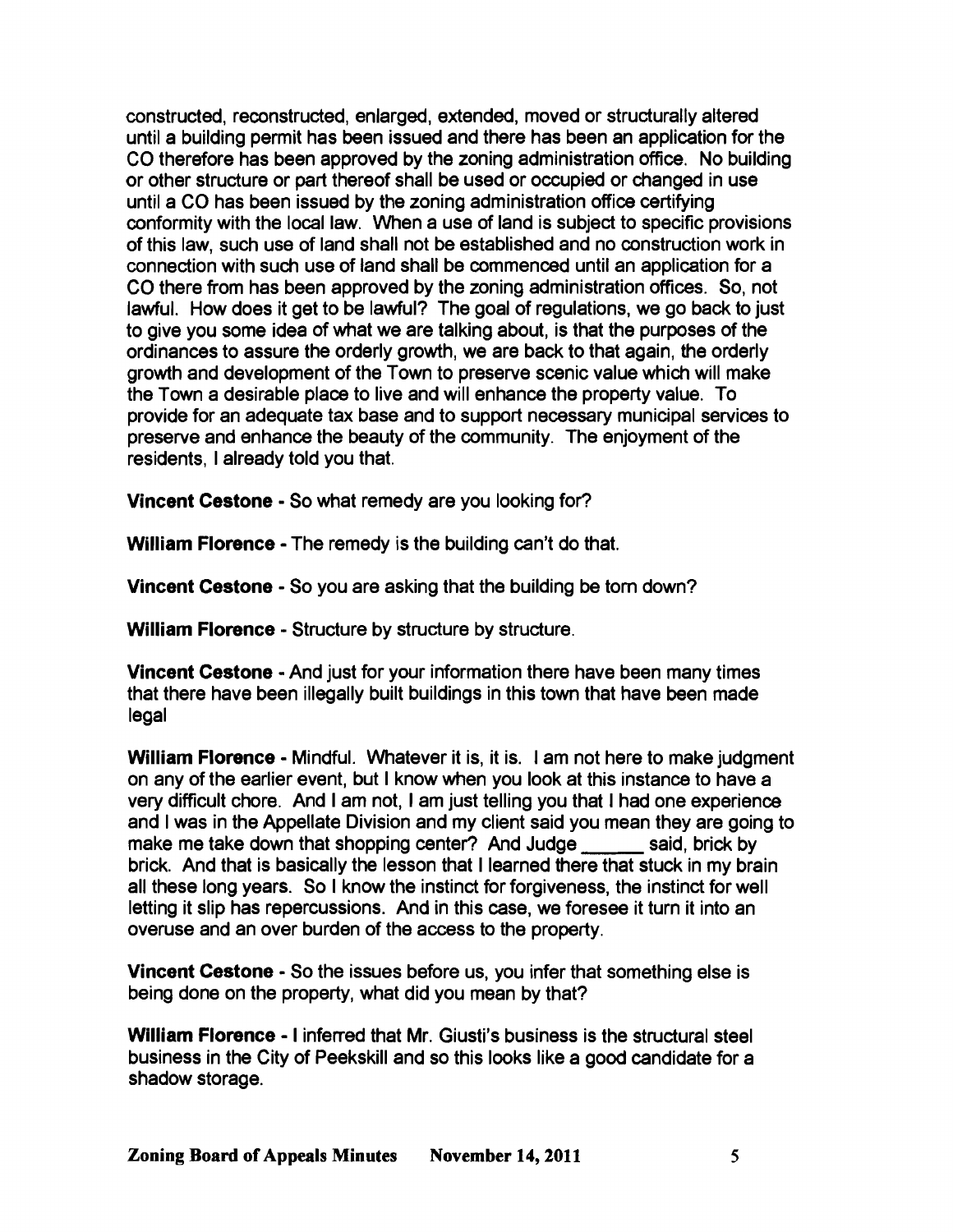Vincent Cestone - But you have no first hand knowledge that it is actually being used as that

William Florence - We have never been on the property

Lenny Lim - What are you using the building for

Dominick Giusti - To store cars

John Hirsch - To store his cars. You want to see pictures. It's a garage.

Vincent Cestone - Does any of the board members have any questions for the testimony so far?

John Hirsch - That isn't a testimony. That's a statement.

Vincent Cestone - Thank you for your correction. So, anyone else wish to speak on this?

William Florence - Do you want me to sit down?

Vincent Cestone - Are you done with your presentation?

William Florence - Well yes. I am available to answer questions. I am not familiar with how you feel comfortable with running your hearing and I will be adaptable to whatever is convenient for the board.

Amy Zamenick - And just for the record before anyone speaks I also ask that they state their name very clearly so that it is on the tape. Just so there is no outburst and it is not documented on the tape

Vincent Cestone - Someone wish to speak? You wish to speak?

John Hirsch - I wish to speak briefly for Mr. Giusti. My name is John Hirsch and I am from Peekskill, NY. I'd like Mr. Giusti to be sworn in so that he can offer testimony in response to the question

Vincent Cestone - Sworn in?

John Hirsch - You don't do that?

Vincent Cestone - We don't do that

John Hirsch - Can I let him testify in response to Mr. Lim's question? He can tell you what he does with his garage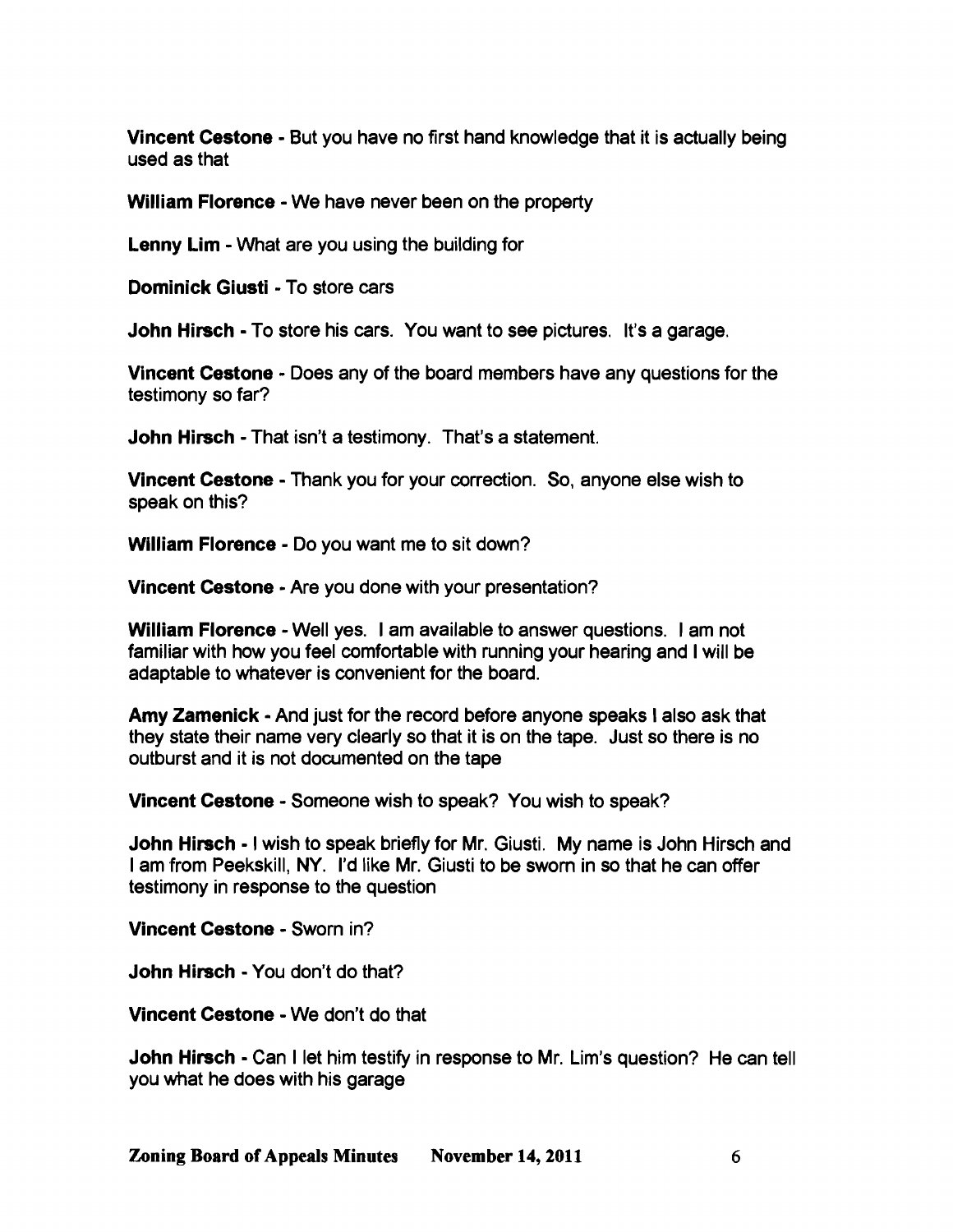Vincent Cestone • Well you can either speak for him or he can speak for himself

John Hirsch - Mr. Giusti stores his cars. I have brought copies of photographs taken today of the use of the garage and the carport. There is no plan to use this as a commercial building. It is a storage area for cars. Mr. Florence has written to you on more than one occasion talking about the grand plan. There is no plan. It is a neighborhood squabble. Mr. Mordhorst and Mr. Giusti disagreed about maintaining his private road for many years. If Mr. Mordhorst has a problem with the way is maintained or not maintained he knows what to do with it. Whether he goes to the Appellate Division or goes to the Supreme Court in Carmel, but this forum is not the forum to do it. The building inspector wrote a letter to your board on November 14<sup>th</sup>, today,

Vincent Cestone • Let me just ask you a question

John Hirsch· Sure

Vincent Cestone • It was built without a building permit

John Hirsch· Correct

Vincent Cestone· When was the C of 0 issued or hasn't it been issued yet

John Hirsch - It hasn't been issued yet. The building permit application in the Spring or Summer of this year. The building inspector made an inspection. He wrote a report to the board and he tells you that the granting of the building permit was proper in all respects. And he directs the board's attention to the two violations claimed by Mr. Mordhorst with respect this garage and carport and he says in his conclusion a review of the building permit, and both of them the garage and the carport, issued for the accessory use of car storage, household storage and maintain of the tractor and yard equipment is in compliance with the zoning law. It is in compliance. So I would ask that the board sustain the building inspector's determination and his written determination of November 14<sup>th</sup> and let the proceeding be dismissed.

Paula Clair - Can I ask you something

John Hirsch· Sure

Paula Clair - How many cars are in this storage

John Hirsch· 5 cars and a tractor

Dominick Giusti - 6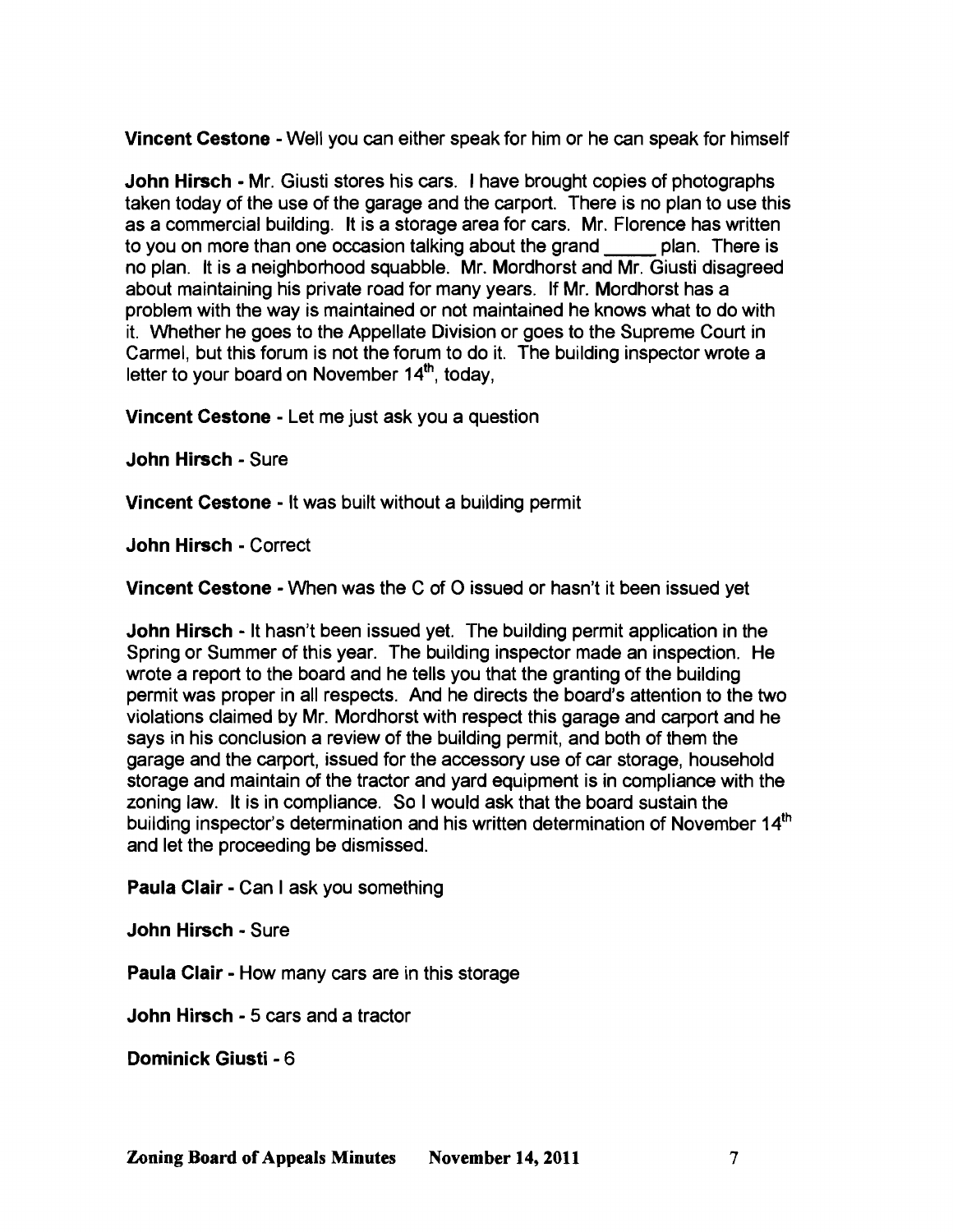John Hirsch· 6 cars and a tractor

Paula Clair - What kind of cars

Dominick Giusti - A 1963 Thunderbird,

Paula Clair - Can you state your name

Dominick Giusti - I'm Dominick Giusti. I own the property. I have a 1963 Thunderbird, a 1965 Buick Riviera, a 1969 Jaguar, a 1987 Jaguar, a VW Bing (?), an EI Camino, a Ford Tractor, a couple of motorcycles

John Hirsch • And some wood

Dominick Giusti • And some wood. On the backside you can see some wood.

Paula Clair - When did you widen the road

John Hirsch· He didn't widen the road

Dominick Giusti • I didn't widen the road. Nobody maintained the road. My neighbor Alan is here. Me and him are the only ones that plow. It was so bad a couple of years ago that I regarded it and cleaned it up so that the water would pitch in the right direction

Robert Dee· You didn't take down any trees

Dominick Giusti – no. It was as wide as it was when we first went in there

Robert Dee· Question asked...inaudible

Dominick Giusti - About 30 years

Robert Dee - 30 years. Let me ask you, why did you build these two buildings without getting building permits

Dominick Giusti • Honestly I thought it was on my site plan from way back when. We were paying taxes on it,

Robert Dee· You were paying taxes on it

**Dominick Giusti** - On the one building, the main structure. I put a carport up first

Robert Dee· The first structure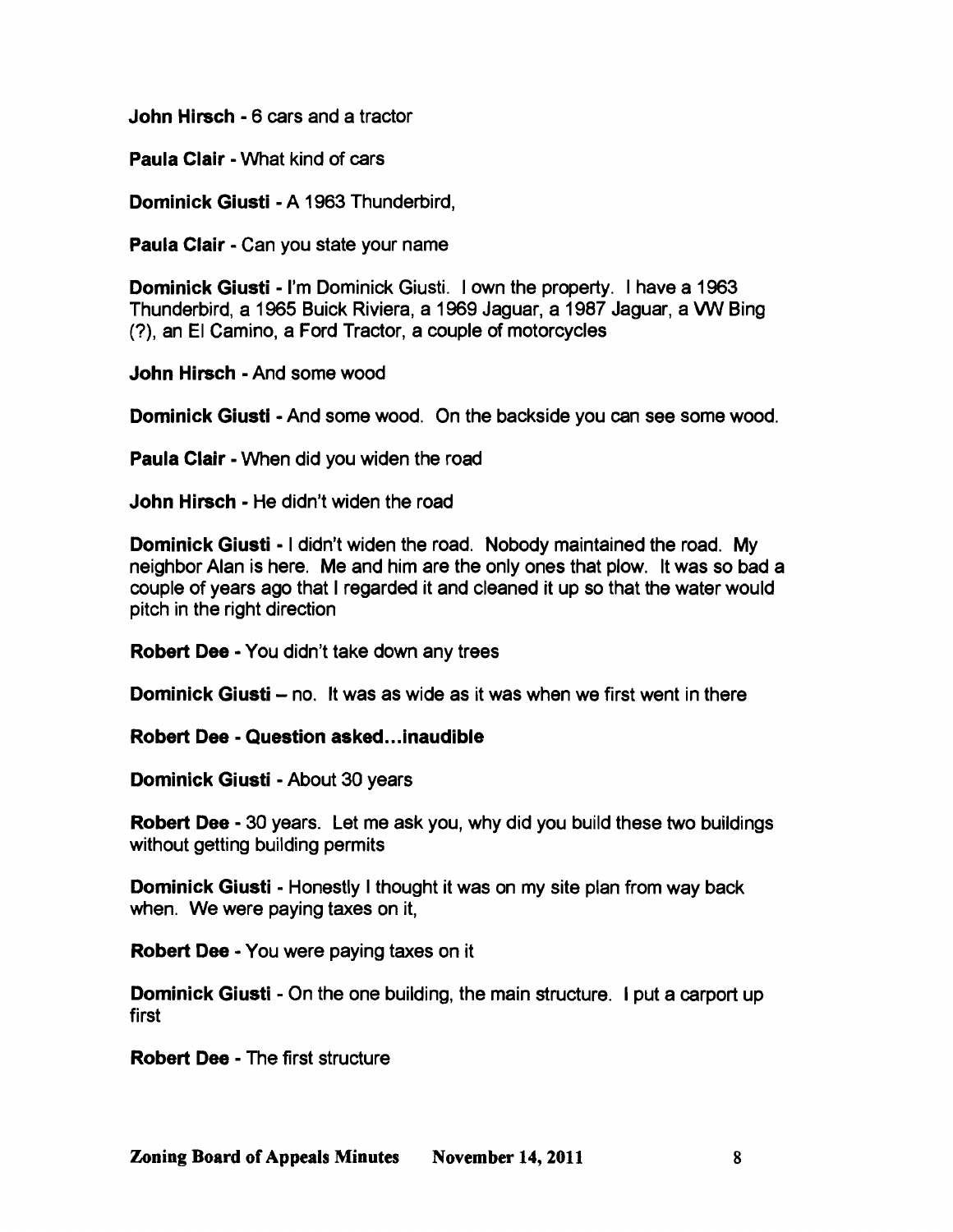Dominick Giusti • The house

Robert Dee· There are two structures there right

John Hirsch· There are 3. The house, the garage and the carport

Robert Dee - The 2<sup>nd</sup> structure didn't have a building permit

Dominick Giusti - But I did it about the same time as the house. I thought it was on the site plan for the whole thing

Robert Dee - The 3<sup>rd</sup> structure you built, did you get a building permit

Dominick Giusti • No

Robert Dee - Now you understand there is concern that this could be used for storage for your business. That's a possibility. I am not saying it is. I am just saying that it is a possibility

Dominick Giusti - It's all about the road.

Robert Dee - I can't get involved about the road. There are two buildings built without building permits

John Hirsch· Yeah but it is all about the road.

Vincent Cestone • Anything else to present?

John Hirsch· No we're done

Vincent Cestone - Mr. Donohue?

Kevin Donohue - Mr. Chairman I forgot to present the file to you for your review.

Vincent Cestone • Okay

Kevin Donohue - One green folder is for the house and one green folder is for the two accessory structures

Vincent Cestone • And there is CO

Kevin Donohue - No. There is a CO for the house.

Robert Dee· But there is no CO for any of the structures

Kevin Donohue - Either accessory structure, that is correct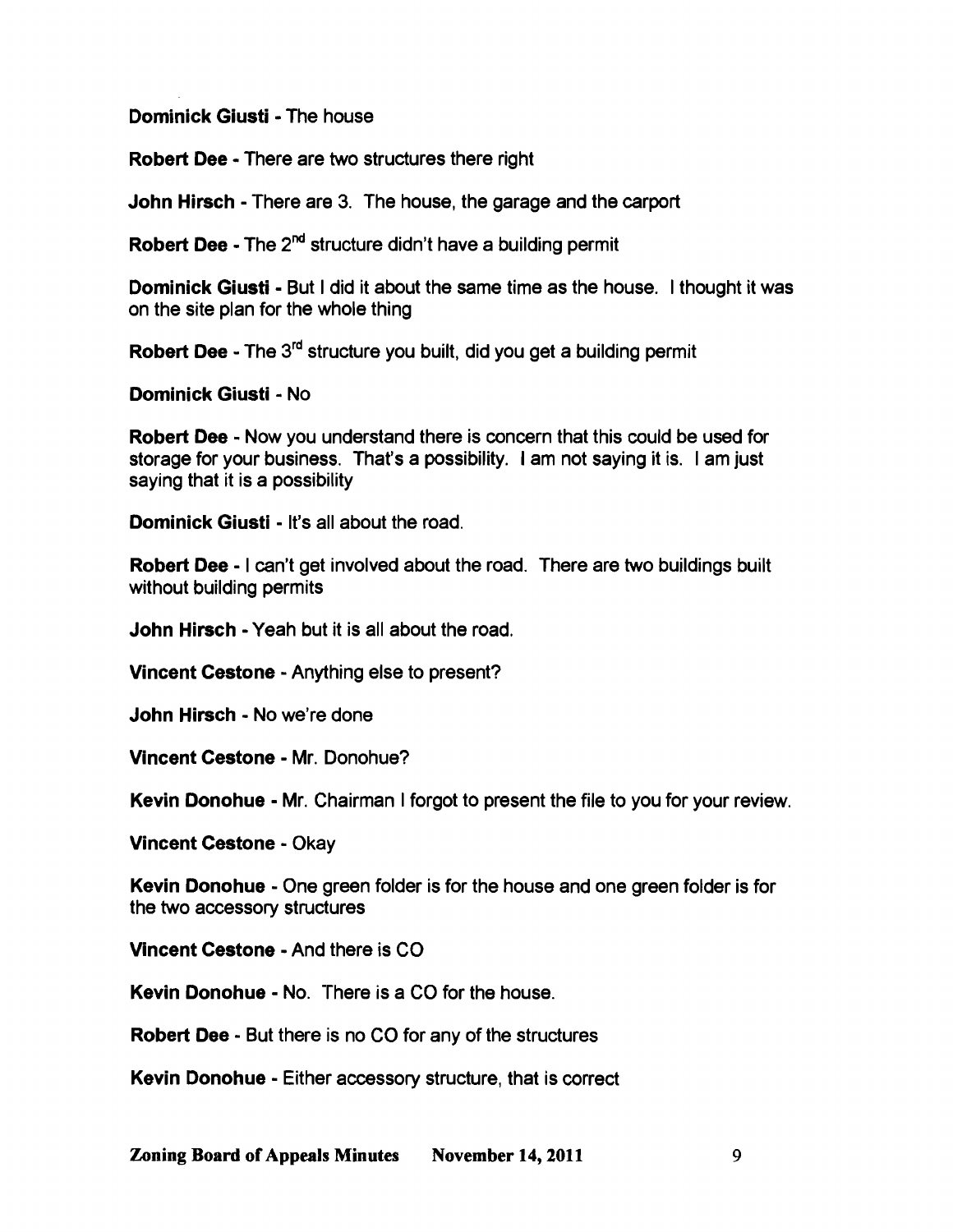Robert Dee· Number 2 and Number 3 have no CO

Kevin Donohue - That is correct

Robert Dee - Okay. Are they in the original site plan?

Kevin Donohue - I did not check that. That was not brought to my attention.

Robert Dee - You have no intention of issuing a CO until this is concluded right

Kevin Donohue - That would not be true. I have not gotten to the point where a CO can be issued, Deputy Inspector Emerick was out at the site and noted two items and once they are corrected then a CO can be issued.

Robert Dee· But my question is if this is held over to the next month or something like that, you could possibly issue a CO before we meet

Kevin Donohue - I think, and I am only realizing right now that your hearing the appeal, so that is a stay on anything I do. So I don't do nothing until the conclusion of your hearing

Amy Zamenick – just so we can clarify Mr. Donohue and we can clarify what we saw in the photos, we saw a large garage structure which had cars in the photos. Is the carport attached to that or is it a completely separate structure?

John Hirsch - Separate structure

Amy Zamenick • Separate. I just want to make sure that we are clear on it.

Vincent Cestone • How many acres is the total property

**Dominick Giusti-We have two parcels. One is 9 and one is 11.** 

Vincent Cestone • And your nearest neighbor other than the applicant

Alan Monks - Here I am

Vincent Cestone • And can you see the structures

Alan Monks - no I cannot

Vincent Cestone • Would you like to speak on, just introduce yourself

Alan Monks - Okay. My name is Alan Monks and I have a parcel of land between Mr. Mordhorst and Mr. Giusti. No I cannot see the structures from my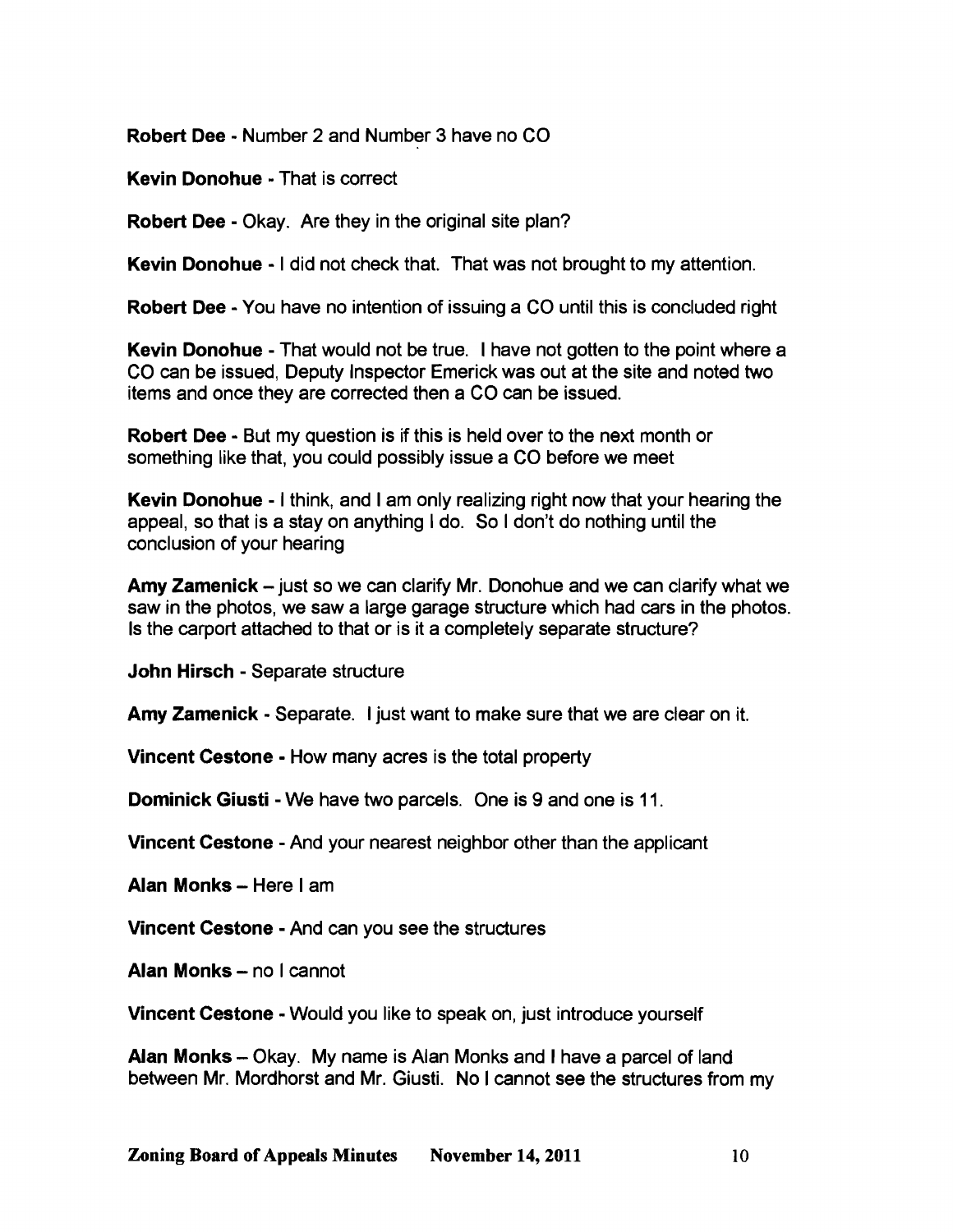house at all.

Vincent Cestone - Do you have any issues with these structures

Alan Monks - No I don't

Vincent Cestone - Anyone else wish to speak on this

Kevin Donohue - Mr. Chairman, regarding the question that you asked. I am just going to show you the site plan. This is what the building permit referred to, the structures and where they are located on the property. I wouldn't look at the scale, it is not to scale. It is just identifying the location on the property for setback compliances.

Vincent Cestone - I am surprised Watson signed it.

Kevin Donohue - Again, with the accessory structures we just need the best information available. And since the property is large, the representation is accurate as compared to other maps.

Vincent Cestone - These look like they were drawn in afterwards

Kevin Donohue - Mr. Chairman, this is not the original drawing. That was used to obtain the building permit for the two accessory structures. That is the site plan from the file. It is a copy of the existing map and what the Town allowed is that you come in and representation of where those structures are. The smaller lot the more accurate. This indicates where when you approach and its relationship to the house those two structures are on the site.

Vincent Cestone - These look like they were drawn in so these are not engineering drawings

Kevin Donohue - No. And generally we do not take professionally sealed plans for it, accessory structures.

John Hirsch - We have engineering drawings if you need it

Kevin Donohue - Let me clarify. The two buildings have engineering drawings. Just not the site plan.

Robert Dee - Just to understand what you do, the structures are built and then you go and make sure that they are not in the setbacks

Kevin Donohue - As indicated on the plan. Again there is another plan in the house file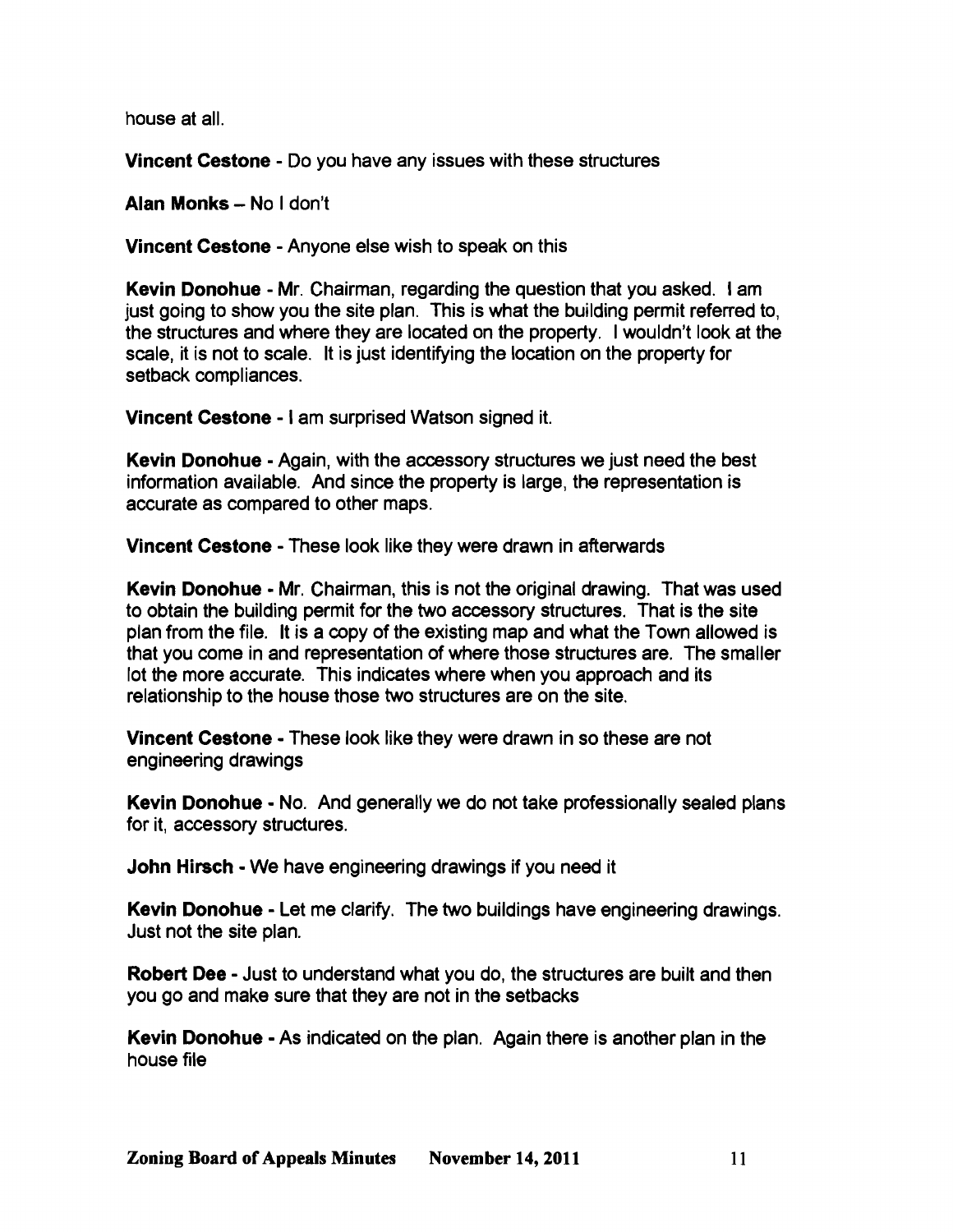Robert Dee - Is there a survey of the property with the structures on it

John Hirsch· Other than that, I would say no.

Robert Dee· So this has not been up-dated since. And this is not to scale

**John Hirsch** - For accessory structures, it is not required in Philipstown.

Robert Dee - But we are talking about two buildings that don't have permits

John Hirsch· Understood.

Kevin Donohue - This is a survey of the location of the house. If you compare it to the where the accessory structures are located, they are well within

Vincent Cestone • I see. This is drawn to scale

Kevin Donohue - That is a survey stamped by a licensed surveyor

Vincent Cestone - Badey & Watson

Kevin Donohue - As opposed to the other plan which is a subplan

Vincent Cestone - Okay

(Talking among each other)

Robert Dee· The survey that Badey & Watson signed only had the house on it, nothing else is on it

John Hirsch· That's right

Vincent Cestone • Do you have any engineering drawings with the two structures drawn to scale on the land. Actually drawn by an engineer. On a survey

John Hirsch· Engineer plans

Vincent Cestone • Do you have a survey with those two accessories drawn to scale in the survey

John Hirsch· An up-dated survey

Vincent Cestone· Yes

John Hirsch· The answer is no.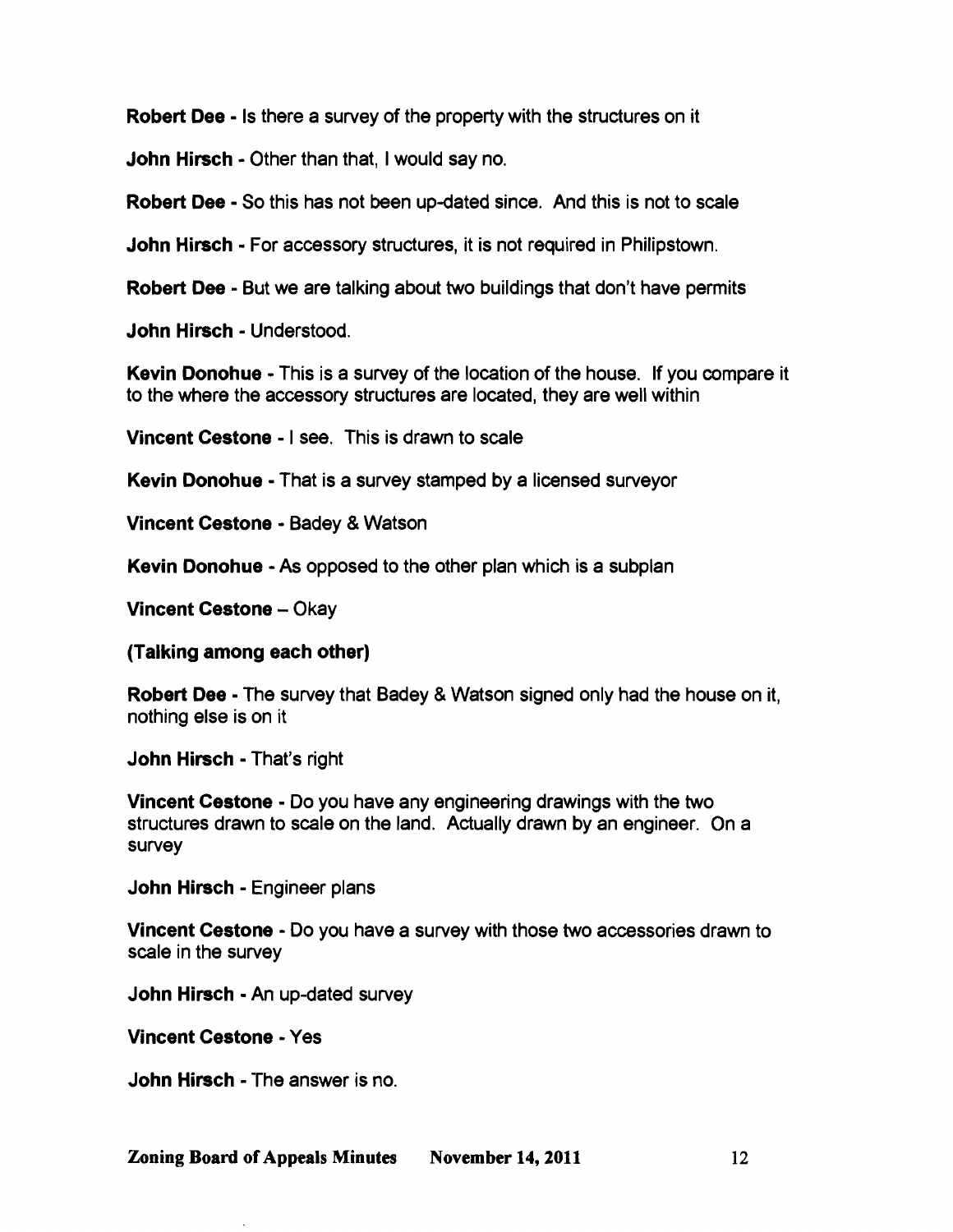Vincent Cestone - Mr. Donohue do you have anything additional to add

Kevin Donohue - No. I was here just in case you had any questions. I am going to put these files back together

William Mordhorst - My name is William Mordhorst and I just wanted to make a comment on the statement that Mr. Giusti was under the impression that they were all on the original site plan. If I understand that, I would say that the house was built in 1980 and for the record there is a statement on the application for the C of 0 that says that the garage was built around 1985 so it doesn't seem to be on the original site plan and that the aerial photos that I showed don't include the carport. So I don't see how they were all built at the same time.

#### (inaudible)

Vincent Cestone - Did you go to the planning board to get a subdivision or

**John Hirsch** - They were a **witch the State** 

Vincent Cestone - The reason why I am asking is because you keep saying site plan and that is something that the planning board uses

John Hirsch - Oh I didn't say site plan

Vincent Cestone - You said the original plan had these structures on it

John Hirsch - The plan undemeath that you were looking at that he took away. That was super imposed

Vincent Cestone - But there is no evidence, that says 1979 on the plan but it was filled in

John Hirsch - Yes it was drawn in

Vincent Cestone - That's not a legal document

John Hirsch - Understood. He didn't require an up-dated survey in order to get a building permit. He didn't ask for it. Is that accurate sir? That you didn't require an up-dated survey?

Kevin Donohue - Yes

John Hirsch – Okay

Vincent Cestone - Would should this board do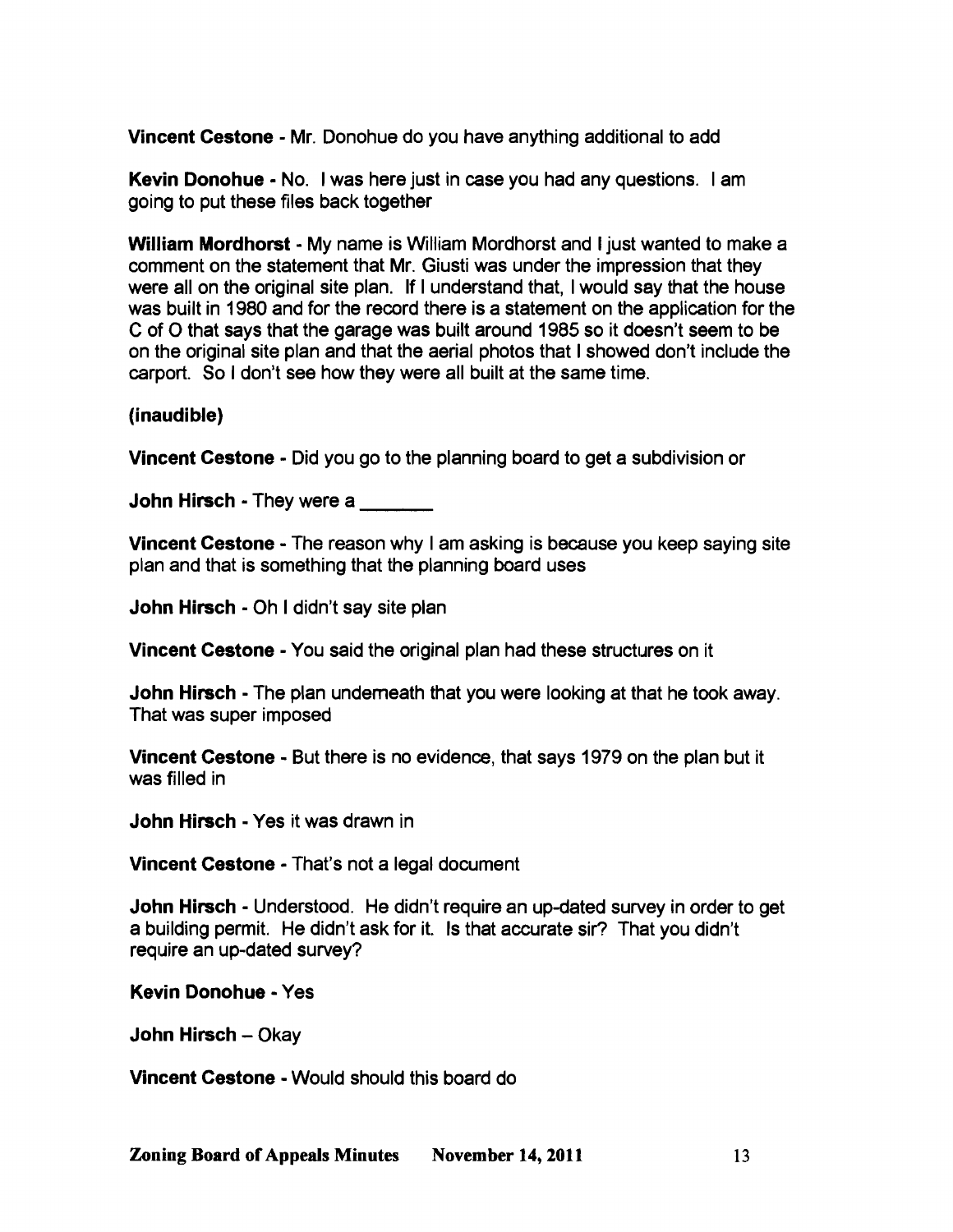Lenny Lim - I would like an up-dated survey

Robert Dee - I would require an up-dated survey before we can look at it.

Lenny Lim - Exactly

Robert Dee - How do we know how many buildings are there. We are looking at a square box on a piece of paper. The gentleman said he never even went on the property

Kevin Donohue - Mr. Chairman

Vincent Cestone - Yes

Kevin Donohue - There are engineer plans of the size of the building.

Vincent Cestone - Any more questions from the board?

Amy Zamenick - Also, Mr. Chairman, Mr. Mordhorst's attomey had handed me copies of the aerial photos. I don't know if they had been submitted to the board. Just checking.

Vincent Cestone - The four questions that you have us to review, we are not going to decide this tonight because this a lot of this we just got today or a day or so ago. But those four questions, 1am going to ask you if you can get something, either email it to Kim, the four issues are...#1 is this, this is the section of the code, this is why you think it is a violation, this is the outcome we are looking for for that section. Because what we are going to do too is we are going look at this under the five factors

William Florence - Okay

Vincent Cestone - And we will make our decision based on that

William Florence - Sure

Vincent Cestone - And the reason I am asking you to help us is because it is a **little** 

William Florence - It is my obligation to you to make some sense for you

Vincent Cestone - Are we going to require a survey? Can we require a survey?

Amy Zamenick - I don't see why you couldn't. They are not looking for a variance of any kind, so I don't know why would by the five factors. They are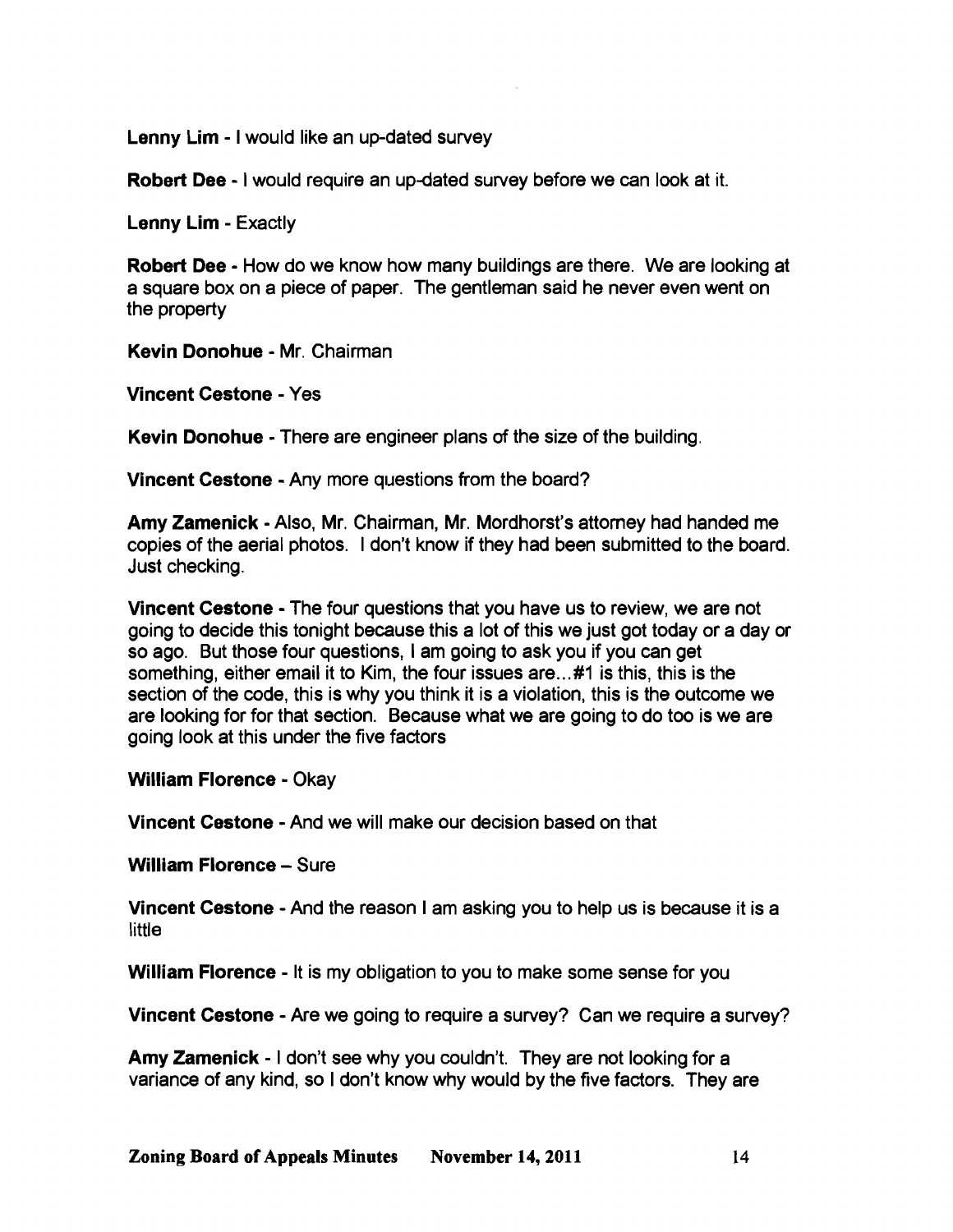here for an interpretation. But we can discuss that further as he clarifies

William Florence - I can expand on each of the questions and I can circulate

**Vincent Cestone - If you would so that it can be clear to us. And if you would** like to do the same thing, you will have access

John Hirsch - I would like the site inspection

Vincent Cestone - And you can respond to that in writing

John Hirsch - Of course

Vincent Cestone - Absolutely.

Robert Dee - I'd make a motion that we ask for a survey to know what's on the property, what sizes they are, so they are not just boxes drawn in

Lenny Lim - I'll second

Vincent Cestone - All those in favor

All Board Members - aye

Amy Zamenick - All right are we also making a motion to adjourn the public hearing? Are you closing the public hearing or adjourning it?

Vincent Cestone - No we are going to leave it open

Amy Zamenick - Okay

Vincent Cestone - We just did that for the survey

Amy Zamenick - Okay, I was just checking

Paula Clair - I have a question, you said that Mr. Giusti has widened the road, he says he hasn't. What evidence do you have that he has widened the road?

William Mordhorst - I submitted pictures

Vincent Cestone - But there is no before and after. And how do we know that you didn't do that? I am not saying that you did

William Mordhorst - I understand. Fortunately I have a job and I am not there at times. But I have any evidence, I have a picture of him on a piece of heavy equipment widening the road. Can I put a copy of that picture in your folder?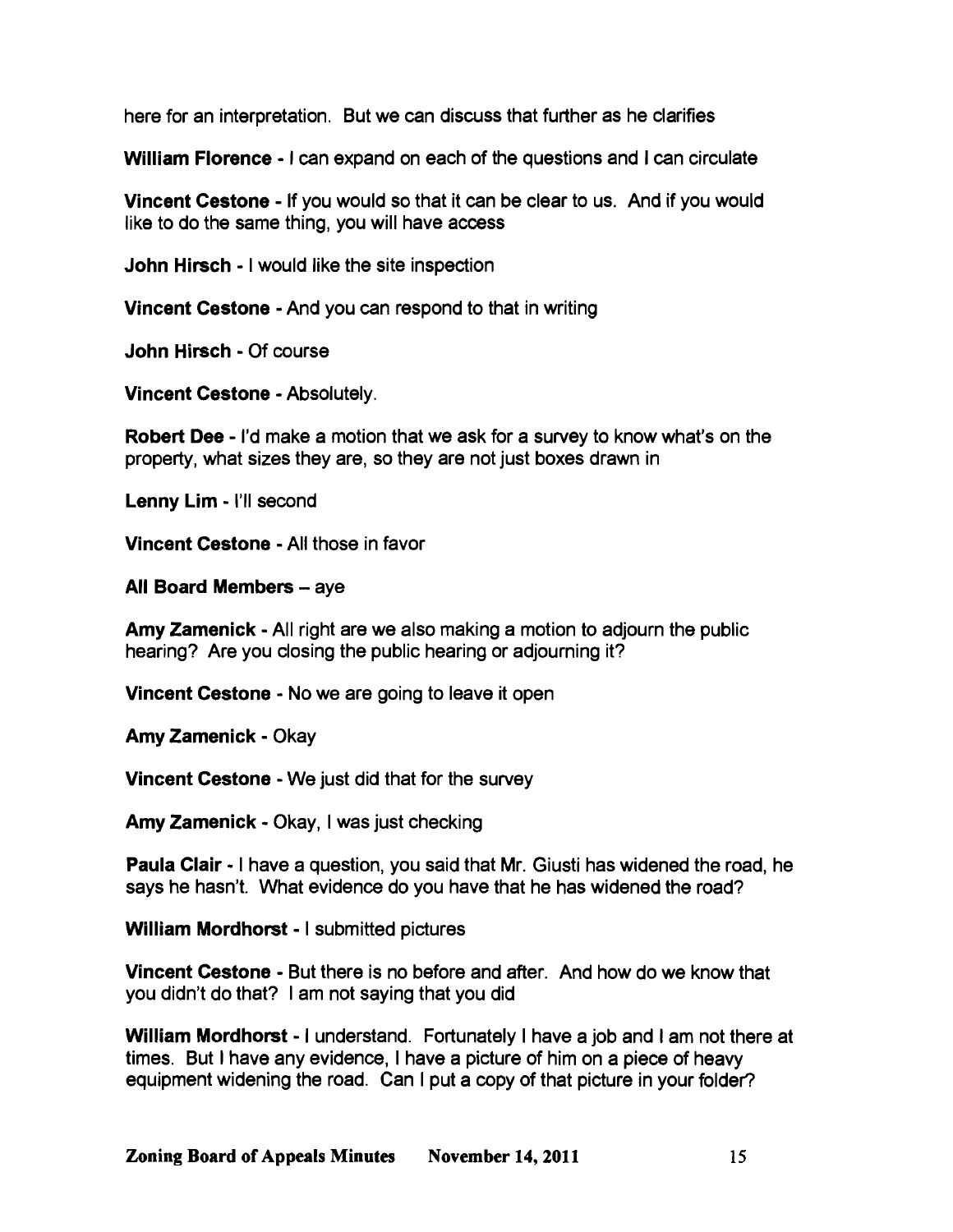Vincent Cestone - We are not even going to address that because that's

William Mordhorst - I was just addressing the question. But I think there is a photo there that indicates that he is widening the road in a piece of equipment

Vincent Cestone • A motion is on the floor and seconded to require a survey. All those in favor?

All Board Members· Aye

Vincent Cestone • Opposed

(no response)

Vincent Cestone • At the next meeting if you could have a survey.

John Hirsch - And the next meeting is January or December?

Vincent Cestone • We will do it in January. There will be plenty of time to do that

John Hirsch· You will have it in advance

Vincent Cestone • I know these people don't turn it on a dime

John Hirsch - No, Glen will do it. What date?

Kim Shewmaker - The  $9<sup>th</sup>$  or the 23<sup>rd</sup>?

Vincent Cestone - The 9<sup>th</sup>

John Hirsch· 1.9.12

Vincent Cestone • Yes

John Hirsch - Just so we are clear, we are going to give you a survey of the property, the house and the two accessory structures

Robert Dee - Any building that is on the property

John Hirsch • Okay fine

**Vincent Cestone - Scale**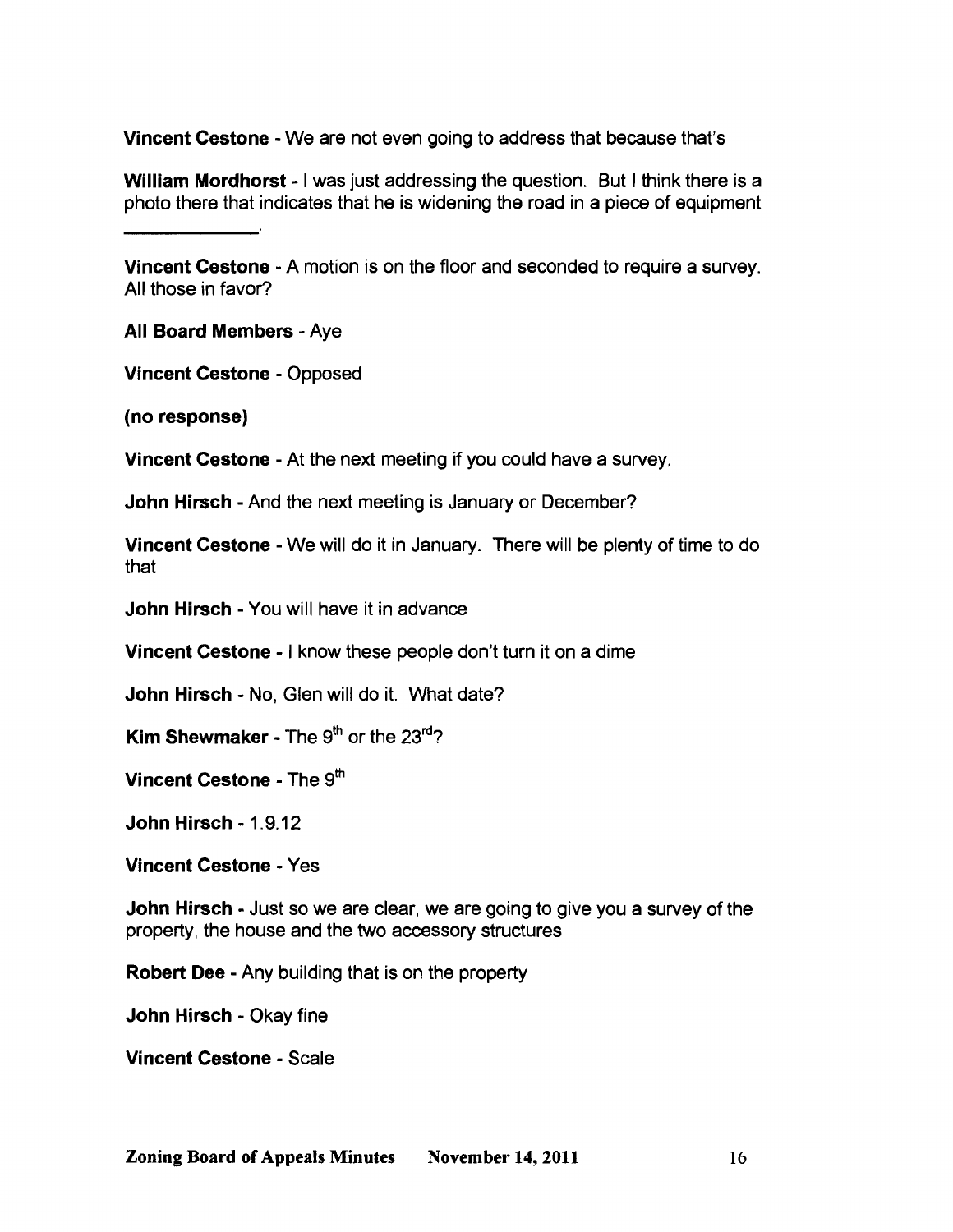John Hirsch - Dimensions and everything. We will have it done. See you on 1.9.12

Vincent Cestone - Yes sir?

William Mordhorst - Can I request that the Town provide you with a list of all the buildings that are 2500 square feet and already zoned so we can establish what is customary

Vincent Cestone - You welcome to go look for yourself in town hall but we are not going to do that

William Mordhorst - Okay so you are going to make a decision without knowing how many comparable buildings there are and what is customary

William Florence - We already suggested that there aren't any in the neighborhood

Vincent Cestone - Right

William Florence - And until somebody says there are, we think it's too big.

John Hirsch - Please take a look. Please come and see what is in the garage.

Vincent Cestone - The board members can only do site visits one or two at a time. Anything more than that it becomes a public meeting.

John Hirsch - Thanks for having us

Vincent Cestone - With that the public hearing is still open, just adjourned until January 9<sup>th</sup> where we are going to have a survey well ahead of that time and we are going to have the four areas well ahead of time and both parties can have access to that record here in Town Hall

Amy Zamenick - Can I have a motion on that? On the public hearing. Do we have a motion on the public hearing?

Vincent Cestone - We've never done that before.

Amy Zamenick - I'm sorry.

John Hirsch - We understand that the board is continuing this hearing on January  $9<sup>th</sup>$  2012. If that is the Board's intention everybody can

Vincent Cestone - For our attorney's sake, I make a motion to adjourn this public hearing until January 9,2012.